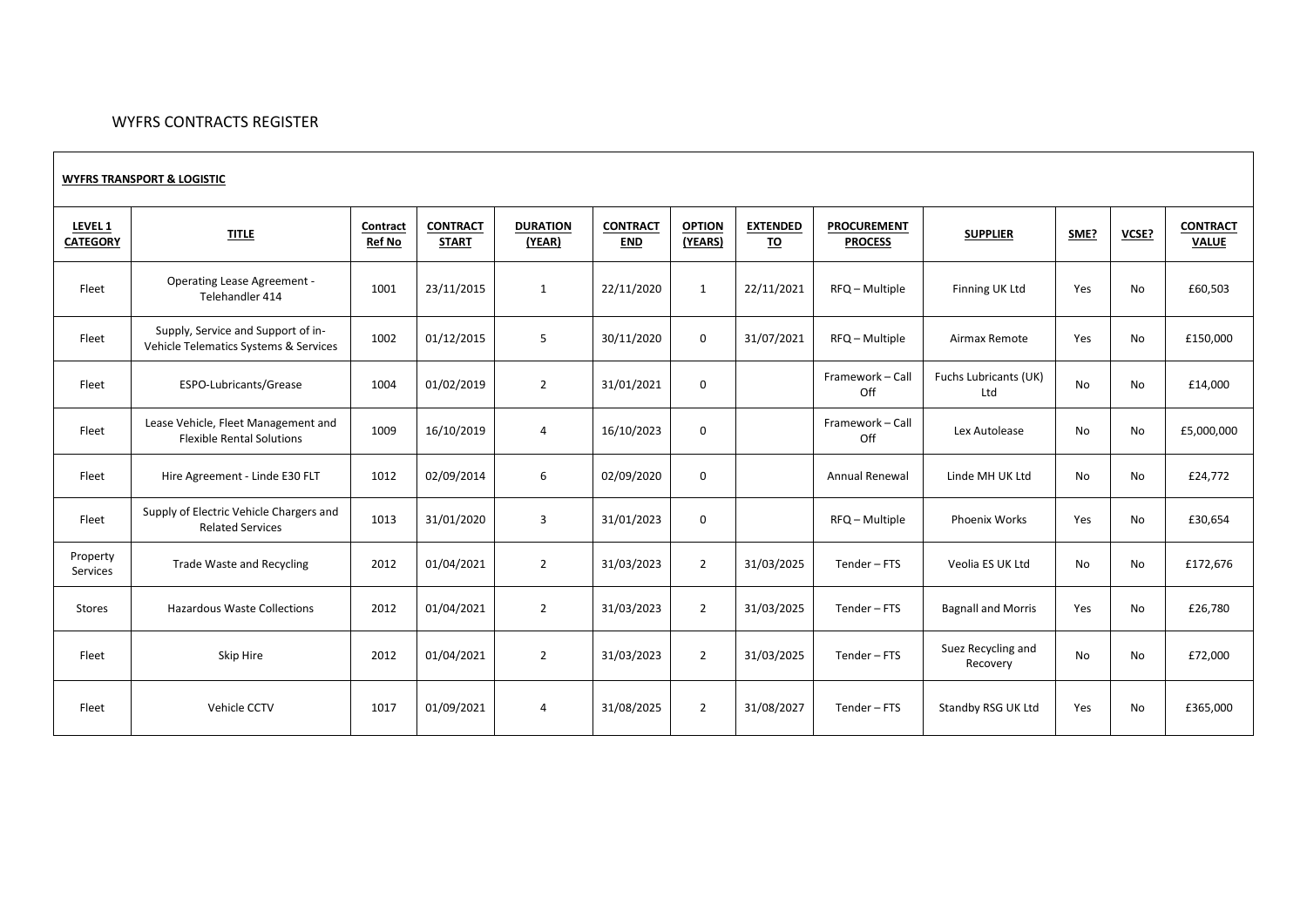|                                       | <b>WYFRS OPERATIONAL EQUIPMENT</b>  |                                  |                                 |                            |                               |                          |                              |                                      |                                                  |           |           |                                 |
|---------------------------------------|-------------------------------------|----------------------------------|---------------------------------|----------------------------|-------------------------------|--------------------------|------------------------------|--------------------------------------|--------------------------------------------------|-----------|-----------|---------------------------------|
| LEVEL <sub>1</sub><br><b>CATEGORY</b> | <b>TITLE</b>                        | <b>Contract</b><br><b>Ref No</b> | <b>CONTRACT</b><br><b>START</b> | <b>DURATION</b><br>(YEARS) | <b>CONTRACT</b><br><b>END</b> | <b>OPTION</b><br>(YEARS) | <b>EXTENDED</b><br><u>TO</u> | <b>PROCUREMENT</b><br><b>PROCESS</b> | <b>SUPPLIER</b>                                  | SME?      | VCSE?     | <b>CONTRACT</b><br><b>VALUE</b> |
| Operational<br>Equipment              | Smoke Alarms/Deaf Alarms - Supply   | 4000                             | 01/04/2021                      | $\overline{4}$             | 31/03/2025                    | 4                        |                              | Framework - Call<br>Off              | <b>Fireangel Safety</b><br><b>Technology Ltd</b> | <b>No</b> | <b>No</b> | £1,500,000                      |
| Operational<br>Equipment              | <b>Breathing Apparatus - Supply</b> | 4001                             | 01/01/2013                      | 10                         | 01/01/2023                    | $\Omega$                 |                              | Tender - OJEU                        | Draeger Ltd                                      | No        | No        | £667,944                        |
| Operational<br>Equipment              | Provision of Scrap Cars             | 4021                             | 01/08/2021                      | 4                          | 31/03/2025                    | $\overline{2}$           |                              | Tender - FTS                         | Hall Lane Recyclers                              | Yes       | No        | £260,000                        |

|                            | <b>WYFRS PROPERTY SERVICES</b>    |                           |                                 |                            |                               |                          |                              |                                      |                                                    |      |       |                                 |
|----------------------------|-----------------------------------|---------------------------|---------------------------------|----------------------------|-------------------------------|--------------------------|------------------------------|--------------------------------------|----------------------------------------------------|------|-------|---------------------------------|
| LEVEL 1<br><b>CATEGORY</b> | <b>TITLE</b>                      | Contract<br><b>Ref No</b> | <b>CONTRACT</b><br><b>START</b> | <b>DURATION</b><br>(YEARS) | <b>CONTRACT</b><br><b>END</b> | <b>OPTION</b><br>(YEARS) | <b>EXTENDED</b><br><u>TO</u> | <b>PROCUREMENT</b><br><b>PROCESS</b> | <b>SUPPLIER</b>                                    | SME? | VCSE? | <b>CONTRACT</b><br><b>VALUE</b> |
| Property<br>Services       | <b>Heating Boiler Maintenance</b> | 2018                      | 01/01/2022                      | 32                         | 31/12/2025                    | $1+1$                    | 31/12/2027                   |                                      | BAM FM Ltd                                         | No   | No    | £1,304,850                      |
| Property<br>Services       | Industrial Doors - Maintenance    |                           | 01/10/2018                      | 3                          | 30/09/2022                    | <b>T</b>                 | 30/09/2022                   |                                      | <b>Industrial Door</b><br><b>Solutions Limited</b> | Yes  | No    | £110,256                        |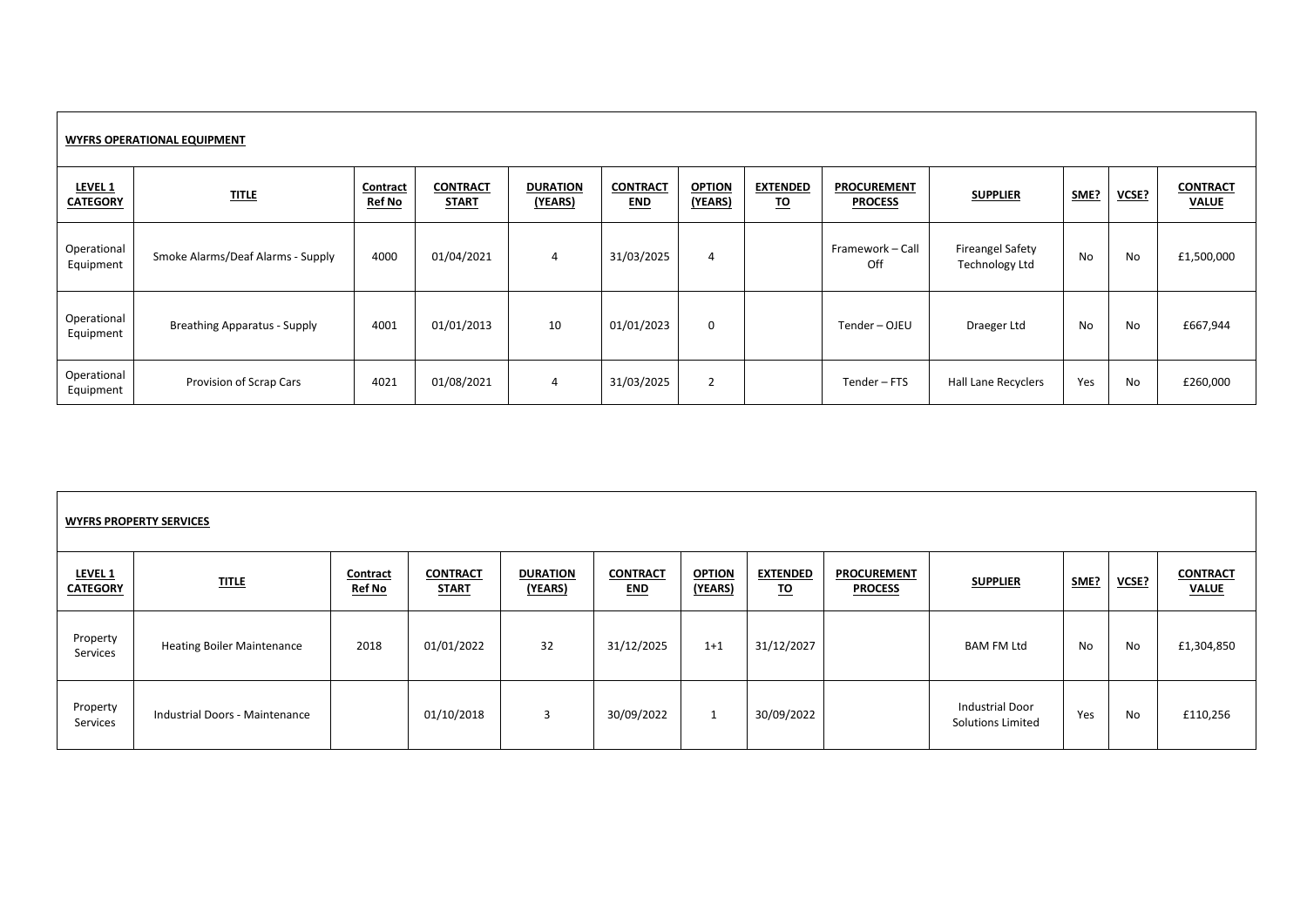| Property<br>Services | Telecoms Management & Access<br><b>Visits Vetted</b> |      | 0/11/2019  | $\overline{3}$ | 31/10/2022 | $1 + 1$        |            |                             | Cell-CM                                 |     |    | £65,445    |
|----------------------|------------------------------------------------------|------|------------|----------------|------------|----------------|------------|-----------------------------|-----------------------------------------|-----|----|------------|
| Property<br>Services | <b>Electrical and Mechanical Service</b><br>to MPTC  | 2014 | 01/07/2021 | $\mathbf{1}$   | 30/06/2022 | $1 + 1$        |            |                             | <b>BCS Electrics Ltd</b>                | Yes | No | £69,597    |
| Property<br>Services | <b>Building Assett Valuations</b>                    |      | 08/01/2019 | 5              | 07/01/2023 | $\mathbf 0$    |            |                             | Avison Young                            | Yes | No | £51,900    |
| Property<br>Services | <b>Water Cooler Servicing</b>                        |      | 01/06/2017 | 5              | 31/05/2022 | $\mathbf 0$    |            | Tender – Sub<br><b>OJEU</b> | Café Perfection                         | Yes | No | £49,000    |
| Property<br>Services | Generator Maintenance/ UPS                           | 2011 | 31/05/2021 | 3              | 31/05/2024 | $1 + 1$        |            | RFQ - Multiple              | <b>Mitchel Power</b>                    | Yes | No | £32,065    |
| Property<br>Services | Lift - Maintenance                                   | 2019 | 01/07/2021 | $\overline{3}$ | 30/06/2024 | $\overline{2}$ |            | RFQ - Multiple              | <b>Foulds Lifts</b>                     | No  | No | £5,394     |
| Property<br>Services | <b>Heating Consultancy Services</b>                  | 2020 | 01/10/2018 | $\overline{2}$ | 30/09/2021 | $\mathbf{1}$   | 30/12/2022 | RFQ - Multiple              | Thornley & Lumb<br>Partnership Ltd      | Yes | No | £84,184    |
| Property<br>Services | Wakefield New Build - Consultancy                    |      | 19/02/2018 | $\overline{4}$ | 30/04/2022 | $\mathbf 0$    |            | Tender-Sub<br>OJEU          | Bradshaw, Gass &<br>Hope LLP            | Yes | No | £111,400   |
| Property<br>Services | Wakefield New Build - Consultancy                    |      | 19/02/2018 | $\overline{4}$ | 30/04/2022 | $\mathbf 0$    |            | RFQ - Multiple              | LK Management Ltd                       | Yes | No | £11,300    |
| Property<br>Services | Wakefield New Build - Construction                   |      | 01/09/2019 | 3              | 30/04/2022 | $\mathbf 0$    |            | Tender-Sub<br>OJEU          | <b>Marshall Building</b><br>Contractors | Yes | No | £2,513,629 |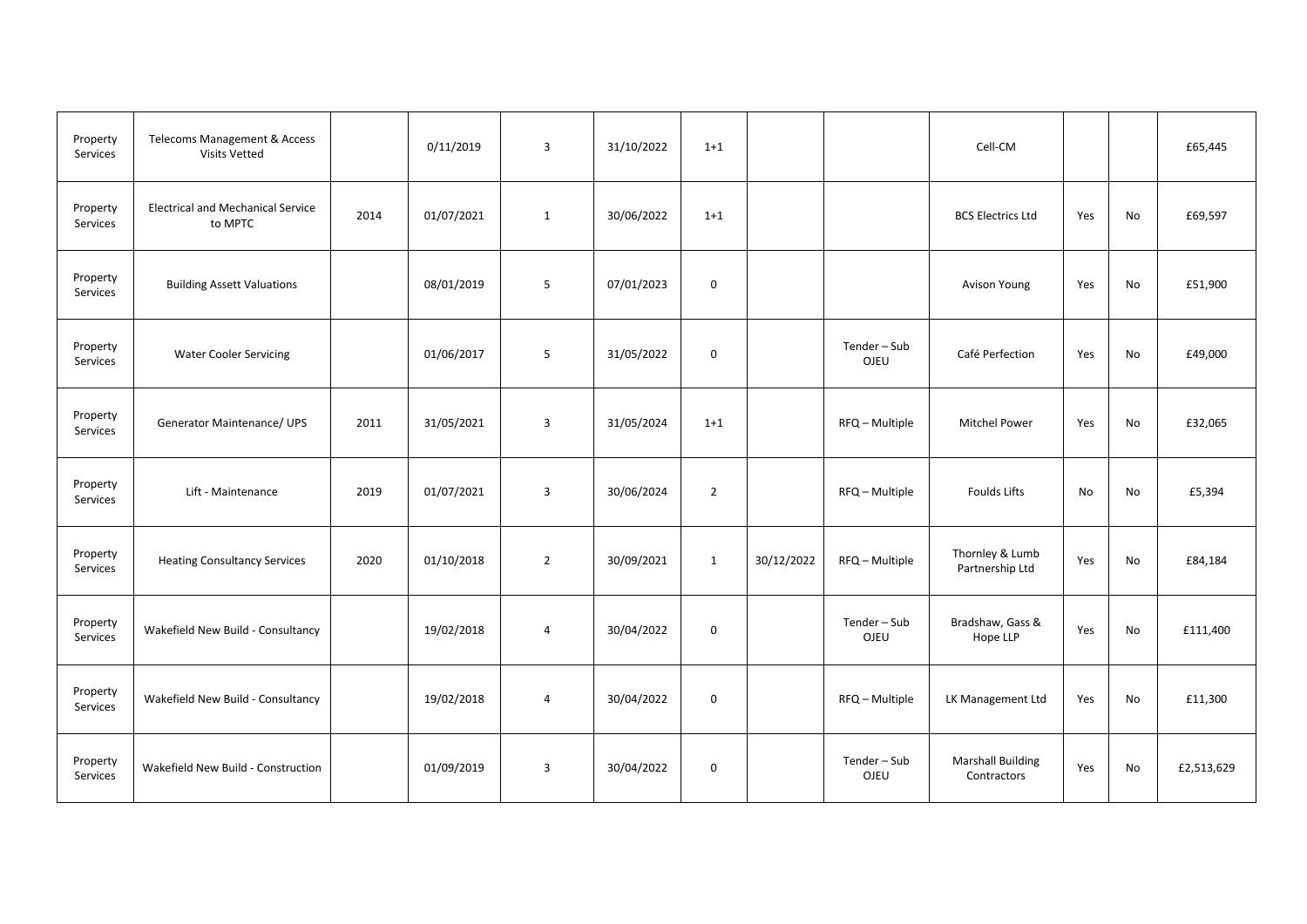| Property<br>Services | <b>Gas Supplies</b>                                                   |                  | 01/11/2018 | 6              | 01/11/2025 | $\mathbf 0$    |            |                    | Corona Energy                          | No  | No | £1,866,000 |
|----------------------|-----------------------------------------------------------------------|------------------|------------|----------------|------------|----------------|------------|--------------------|----------------------------------------|-----|----|------------|
| Property<br>Services | <b>Electricity Supplies</b>                                           |                  | 10/12/2018 | 5              | 31/03/2023 | 0              |            |                    | Npower Ltd                             | No  | No | £2,485,000 |
| Property<br>Services | <b>Meter Operation Provision</b>                                      |                  | 01/04/2017 | 5              | 31/03/2022 | $\mathsf 0$    |            |                    | Npower Ltd                             | No  | No | £8,800     |
| Property<br>Services | Management of Asbestos and<br>Asbestos Surveys                        |                  | 24/06/2019 | $\overline{3}$ | 23/06/2022 | 0              |            | Tender-Sub<br>OJEU | <b>Inspectas Compliance</b><br>Ltd     | Yes | No | £23,445    |
| Property<br>Services | <b>Cleaning Contract Consultancy</b>                                  |                  | 04/09/2019 | $\overline{3}$ | 03/09/2022 | $\mathbf 0$    |            | Tender-Sub<br>OJEU | Thomson FM Ltd                         | Yes | No | £49,436    |
| Property<br>Services | Odsal - Design and Project<br>Management for General<br>Refurbishment | <b>WYFRS2025</b> | 18/04/2019 | 3              | 30/06/2022 | 0              |            | RFQ - Multiple     | W T Partnership                        | Yes | No | £16,448    |
| Property<br>Services | Lifting, Safety Access, Eyebolt<br><b>Equipment Service Contract</b>  |                  | 31/10/2019 | $\overline{3}$ | 30/10/2022 | $\mathbf 0$    |            | RFQ - Multiple     | <b>Altus Technical</b><br>Services Ltd | Yes | No | £30,512    |
| Property<br>Services | <b>Building Cleaning Contract</b>                                     | 2000             | 06/01/2020 | $\overline{3}$ | 05/01/2023 | $\overline{2}$ |            | RFQ - Multiple     | Churchill Contract<br>Services Limited | Yes | No | £2,481,900 |
| Property<br>Services | <b>SFG 20</b>                                                         |                  | 13/10/2017 | $\overline{3}$ | 30/10/2023 | 3              | 01/11/2023 | RFQ - Multiple     | <b>BESA Publications Ltd</b>           | Yes | No | £31,200    |
| Property<br>Services | Tank & Drainage Services - Fuel<br>Tanks and Interceptors             | 2003             | 01/04/2020 | 5              | 31/03/2025 | 0              |            | Tender-OJEU        | Darcy Products Limited                 | Yes | No | £286,900   |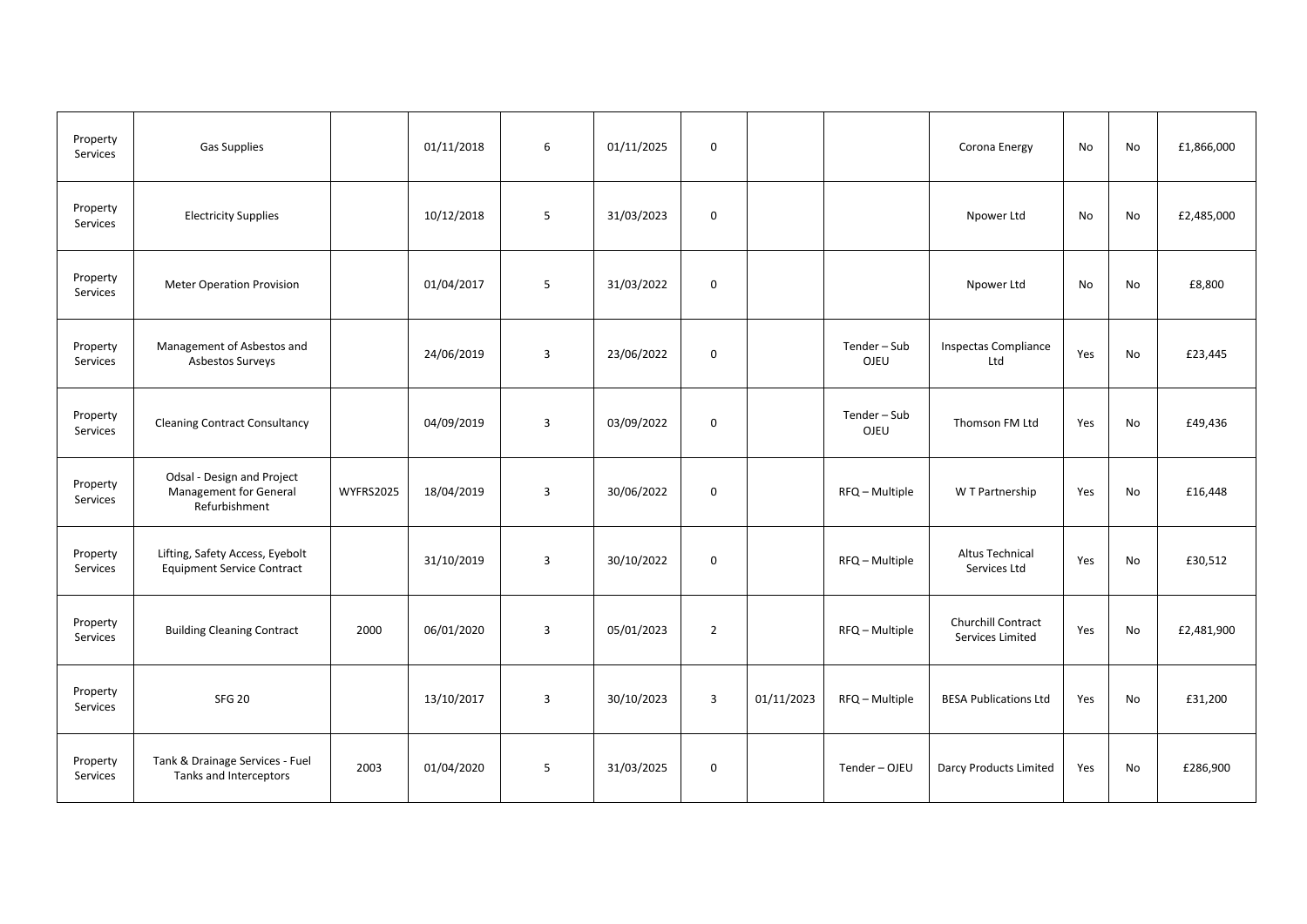| Property<br>Services | <b>Mobile Patrols</b>                                                                |      | 01/04/2020 | $\overline{3}$          | 31/03/2023 | $\mathbf 0$    | RFQ - Multiple     | Smart Guard Ltd -<br><b>Advanced Monitoring</b><br>Limited | Yes | No | £56,232  |
|----------------------|--------------------------------------------------------------------------------------|------|------------|-------------------------|------------|----------------|--------------------|------------------------------------------------------------|-----|----|----------|
| Property<br>Services | Consultancy Services - To Manage<br>Electrical / Fire Alarm / Generator<br>contracts |      | 01/04/2020 | $\overline{3}$          | 31/03/2023 | 0              | RFQ - Multiple     | Robert Whetham<br>Associates                               | Yes | No | £96,372  |
| Property<br>Services | <b>Grounds Maintenance</b>                                                           |      | 01/04/2020 | $\overline{\mathbf{3}}$ | 31/03/2023 | $\mathbf 0$    | RFQ - Multiple     | Grit It                                                    | Yes | No | £128,783 |
| Property<br>Services | CCTV/PAC Maintenance/ Intruder<br>Alarm                                              | 2028 | 01/04/2022 | $\overline{2}$          | 31/03/2024 | $\overline{2}$ | RFQ - Multiple     | <b>MJA Consultants</b>                                     | Yes | No | £56,919  |
| Property<br>Services | Sprinkler Systems<br>Maintenance                                                     | 2026 | 01/12/2021 | $\mathbf{1}$            | 01/12/2022 | $\mathbf{1}$   |                    | <b>FVS LTD</b>                                             | Yes | No | £8,100   |
| Property<br>Services | Keighley New Fire Station<br><b>Consultancy Fees</b>                                 |      | 01/04/2020 | $\overline{4}$          | 31/03/2024 | $\mathbf 0$    | Tender-Sub<br>OJEU | Bradshaw, Gass &<br>Hope LLP                               | Yes | No | £132,600 |
| Property<br>Services | Keighley New Fire Station Overview<br><b>Consultancy Fees</b>                        |      | 20/02/2020 | 4                       | 31/03/2024 | 0              | Tender-Sub<br>OJEU | LK Management Ltd                                          | Yes | No | £15,167  |
| Property<br>Services | Keighley New Fire Station Planning<br><b>Application Consultancy Fees</b>            |      | 01/06/2021 | $\overline{2}$          | 31/05/2022 | $\mathbf 0$    | Tender-Sub<br>OJEU | DPP One Ltd                                                | Yes | No | £401,195 |
| Property<br>Services | Reactive Repairs - lot 1                                                             | 2005 | 15/06/2020 | $\overline{\mathbf{3}}$ | 14/06/2023 | $\mathbf{1}$   | RFQ - Multiple     | <b>Aspect Building</b><br>Solutions Ltd                    | Yes | No | £84,174  |
| Property<br>Services | Reactive Repairs - lot 2                                                             | 2005 | 15/06/2020 | 3                       | 14/06/2023 | $\mathbf{1}$   | RFQ - Multiple     | Mears                                                      | Yes | No | £83,550  |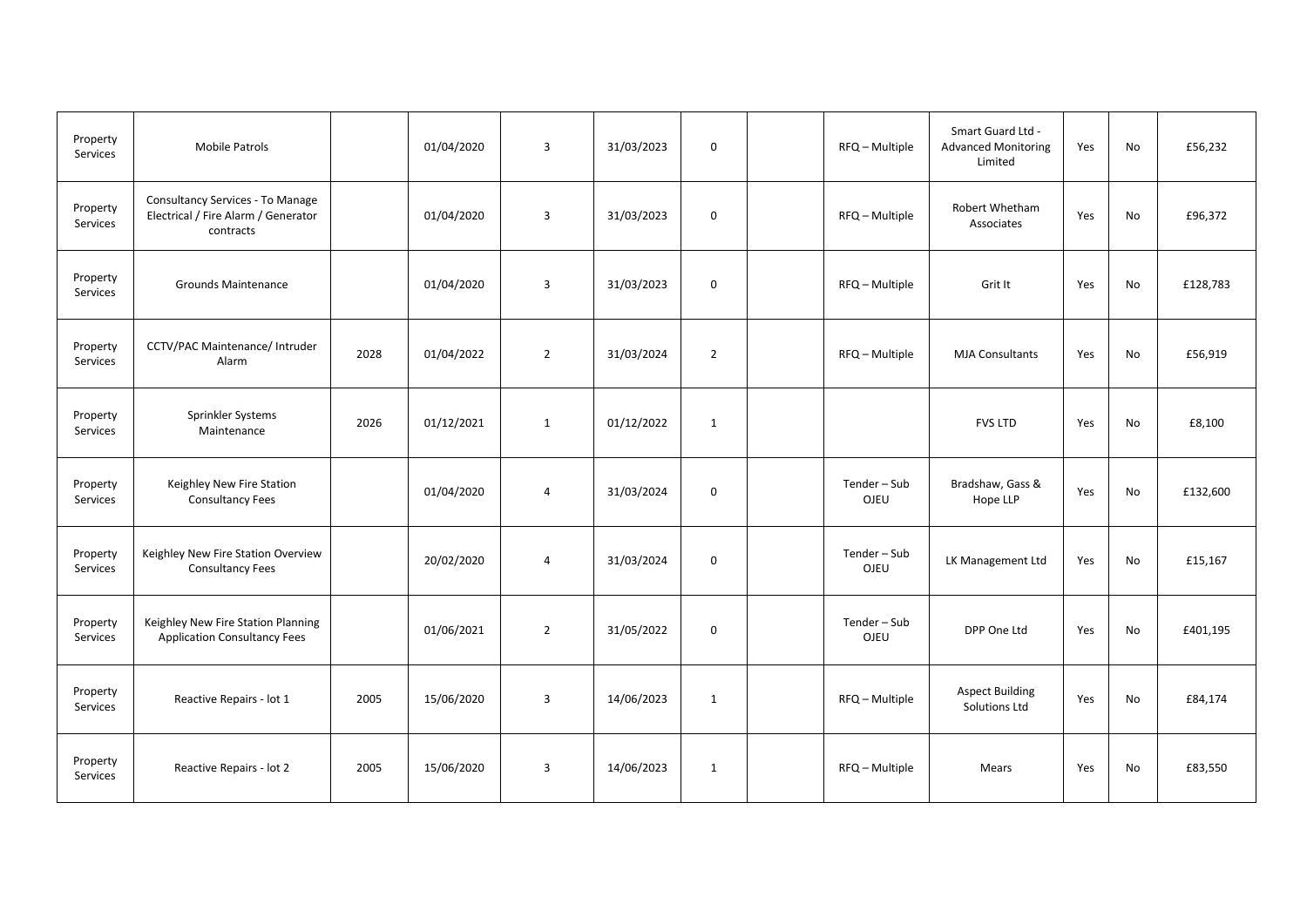| Property<br>Services | Reactive Repairs - lot 3                                               | 2005             | 15/06/2020 | 3            | 14/06/2023 | $\mathbf{1}$   |            | RFQ - Multiple   | John Rodriguez<br>Plastering            | Yes | No | £77,319  |
|----------------------|------------------------------------------------------------------------|------------------|------------|--------------|------------|----------------|------------|------------------|-----------------------------------------|-----|----|----------|
| Property<br>Services | SOTERweb Software & Licenses                                           | 2013             | 01/04/2019 | 3            | 31/03/2022 | 0              |            | RFQ - Multiple   | <b>Soter Management</b><br>Sytems Ltd   | Yes | No | £15,000  |
| Property<br>Services | SOTERweb User Support                                                  | 2013             | 01/04/2019 | 3            | 31/03/2022 | 0              |            | RFQ - Single     | Montgomery and<br>Coupers Ltd           | Yes | No | £36,000  |
| Property<br>Services | Air Conditioning Maintenance - All<br>Properties                       |                  | 01/04/2020 | n/a          | 01/03/2021 | n/a            |            | RFQ - Multiple   | RH Environmental                        | Yes | No | £9,017   |
| Property<br>Services | Pest Control                                                           | <b>WYFRS2010</b> | 01/04/2021 | 3            | 31/03/2024 | $\overline{2}$ | 31/03/2026 | RFQ - Multiple   | <b>Enserve Corporation</b><br>Ltd       | Yes | No | £28,640  |
| Property<br>Services | Washroom Services and Clinical<br>Waste                                | WYFRS2009        | 01/04/2021 | 3            | 31/03/2024 | $\overline{2}$ | 31/03/2026 | RFQ - Multiple   | <b>PHS Services</b>                     | Yes | No | £27,565  |
| Property<br>Services | Ilkley Storage Creation of individual<br>rest and Change accommodation |                  | 18/11/2021 | $\mathbf{1}$ | 31/03/2022 | n/a            |            | RFQ - Multiple   | <b>Aspect Building</b><br>Solutions Ltd | Yes | No | £115,256 |
| Property<br>Services | Rawdon - Refurbishment of Roof                                         | WYFRS2031        | 01/10/2021 | 4 months     | 31/01/2022 | n/a            |            | Tender - Sub FTS | Karl Austerfield<br>Roofing             | Yes | No | £56,315  |
| Property<br>Services | Refurbishment of Vehicle Pits at<br>Various Locations                  | <b>WYFRS2032</b> | 06/12/2021 | 4 months     | 31/01/2022 | n/a            |            | Tender - Sub FTS | Code Building<br>Solutions              | Yes |    | £49,633  |
| Property<br>Services | Property Asset Condition &<br><b>Compliance Surveys</b>                | <b>WYFRS2022</b> | 14/09/2021 | $\mathbf{1}$ | 31/09/2022 |                |            | Tender - Sub FTS | Capita Property &<br>Infrastructure Ltd |     |    | £88,793  |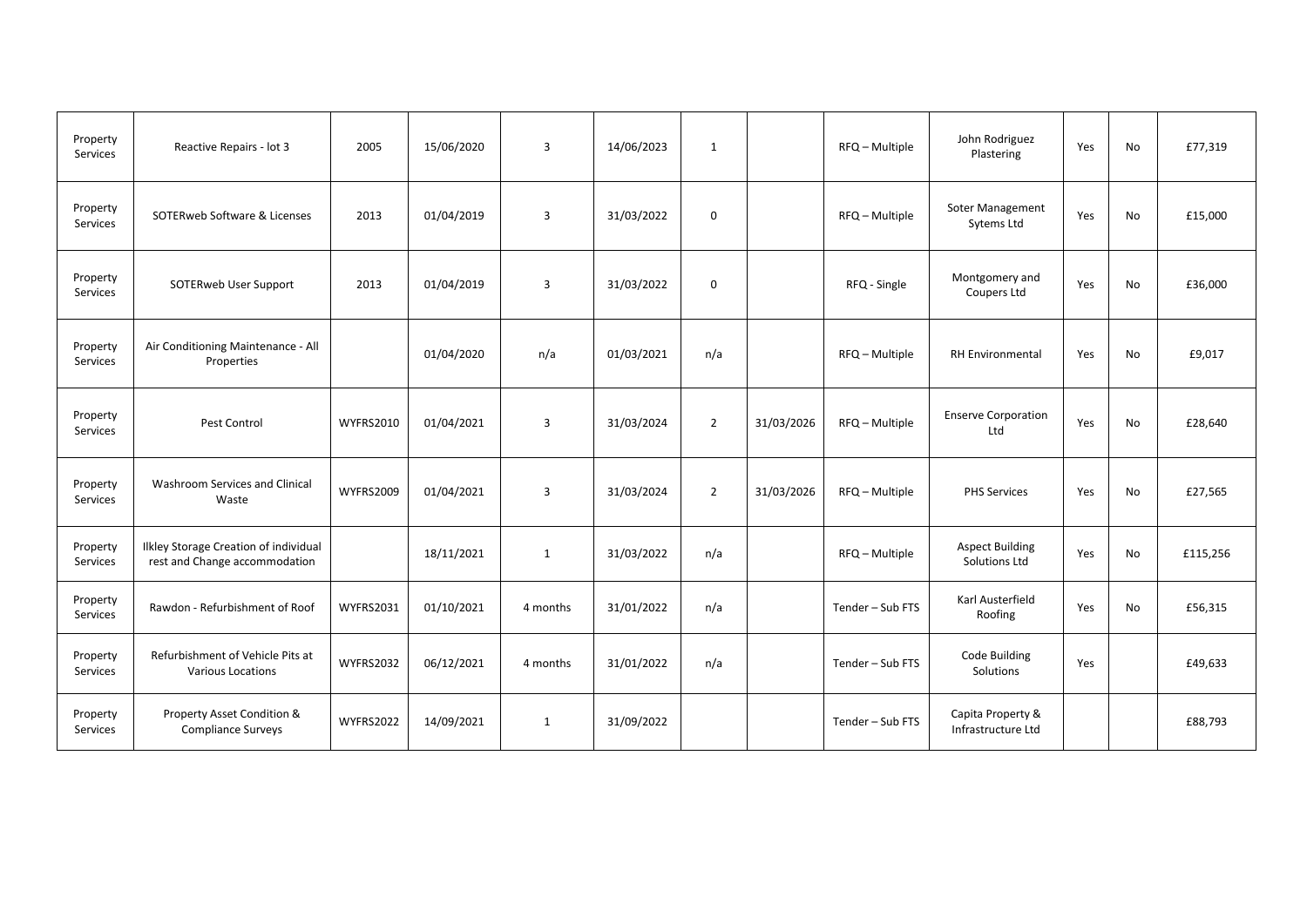| Property<br>Services        | <b>Electrical Maintenance Inc Fire</b><br>Alarm and Hearing loop                        | <b>WYFRS2008</b> | 01/04/2021 | $\overline{3}$ | 31/03/2024 | $1+1$ | Tender - FTS     | <b>BCS Electrics Ltd</b>      |     | £477,585 |
|-----------------------------|-----------------------------------------------------------------------------------------|------------------|------------|----------------|------------|-------|------------------|-------------------------------|-----|----------|
| Property<br><b>Services</b> | Todmorden- Phase 1 Consultancy<br>for Refurbishment Works<br><b>Refurbishment Works</b> |                  | 21/03/2019 | 3              | 31/01/2022 | n/a   | RFQ - Multiple   | Robert Whetham<br>Associates  |     | £5,438   |
| Property<br>Services        | Todmorden - Phase 1<br>Refurbishment Works                                              |                  | 02/08/2021 | 6 months       | 31/01/2022 | n/a   | RFQ - Multiple   | <b>BCS Electrics Ltd</b>      |     | £148,564 |
| Property<br>Services        | L8 Assurance Consultant                                                                 |                  | 01/12/2019 | 3              | 31/03/2023 | n/a   | Tender - Sub FTS | Montgomery and<br>Coupers Ltd | Yes | £47,001  |
| Property<br>Services        | Window cleaning Contract                                                                | 2016             | 01/09/2021 | 3              | 31/08/2024 | 2     |                  | Incredible Windows            | No  | £28,809  |
| Property<br>Services        | Roofing                                                                                 | 2021             | 01/09/2021 | 3              | 30/08/2024 | $1+1$ | Tender - Sub FTS | Karl Austerfield<br>Roofing   | Yes | £53,196  |
| Property<br>Services        | Property Asset Condition &<br><b>Compliance Surveys</b>                                 | 2021             | n/a        | 5 months       | 31/01/2022 | n/a   |                  | Capita                        |     | £83,793  |

| <b>WYFRS ICT</b>           |                               |                           |                                 |                            |                               |                          |                              |                                      |                                |      |       |                                 |
|----------------------------|-------------------------------|---------------------------|---------------------------------|----------------------------|-------------------------------|--------------------------|------------------------------|--------------------------------------|--------------------------------|------|-------|---------------------------------|
| LEVEL 1<br><b>CATEGORY</b> | <b>TITLE</b>                  | Contract<br><b>Ref No</b> | <b>CONTRACT</b><br><b>START</b> | <b>DURATION</b><br>(YEARS) | <b>CONTRACT</b><br><b>END</b> | <b>OPTION</b><br>(YEARS) | <b>EXTENDED</b><br><u>TO</u> | <b>PROCUREMENT</b><br><b>PROCESS</b> | <b>SUPPLIER</b>                | SME? | VCSE? | <b>CONTRACT</b><br><b>VALUE</b> |
| ICT                        | Nimble Storage Control CS5000 | 0007                      | 22/01/2018                      | $\overline{4}$             | 06/03/2022                    | $\mathbf 0$              |                              | Tender – Sub<br><b>OJEU</b>          | Nimble Group IT Ltd            | Yes  | No    | £6,004                          |
| ICT                        | <b>Egress Secure Email</b>    | 0018                      | 25/07/2020                      |                            | 25/07/2022                    | $\mathbf 0$              |                              | Annual Renewal                       | <b>Bytes Security services</b> | Yes  | No    | £11,110                         |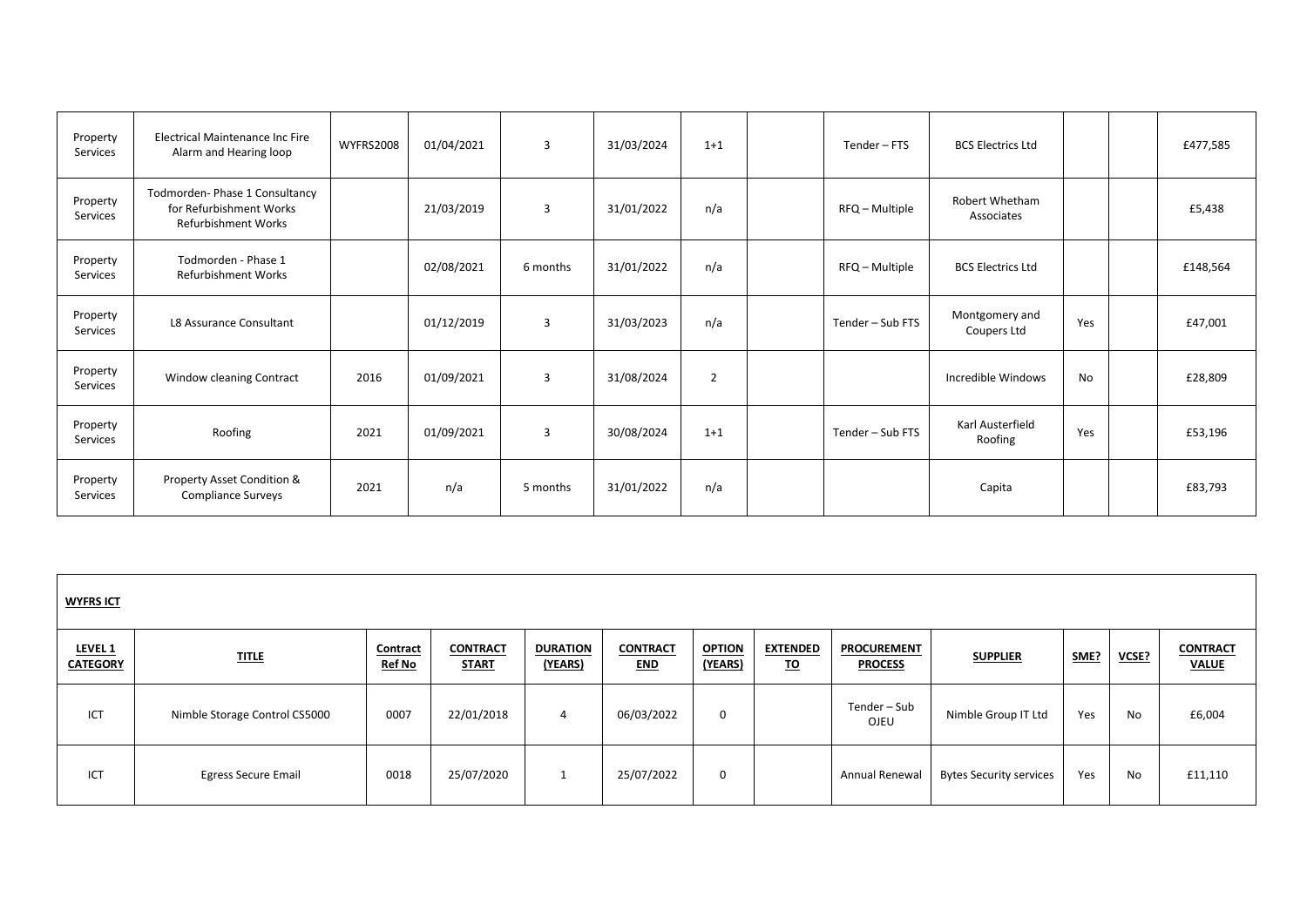| ICT | Sunrise ICT Service Desk Software                              | 0019 | 10/02/2018 | $\overline{3}$ | 09/02/2022 | $\mathbf 0$ | Tender - Sub<br>OJEU    | Sunrise Software Ltd      | Yes | No        | £80,000    |
|-----|----------------------------------------------------------------|------|------------|----------------|------------|-------------|-------------------------|---------------------------|-----|-----------|------------|
| ICT | GTT Provision of Managed PSN Network<br>including installation | 0021 | 01/08/2016 | 4              | 31/03/2022 | $\mathbf 0$ | Framework-<br>Mini Comp | GTT MDNX \ EASYNET        | Yes | No        | £1,980,811 |
| ICT | Avepoint Software Maintenance                                  | 0023 | 01/10/2020 | 1              | 30/09/2022 | $\mathbf 0$ | Annual Renewal          | Avepoint UK Ltd           | Yes | No        | £15,488    |
| ICT | Chemdata                                                       | 0024 | 01/04/2022 | 1              | 31/03/2023 | $\mathbf 0$ | Tender-OJEU             | <b>NCEC</b>               | Yes | No        | £11,280    |
| ICT | Systel - Command and Control                                   | 0025 | 14/11/2014 | 10             | 13/11/2024 | $\mathbf 0$ | Tender - OJEU           | Systel UK Ltd             | Yes | No        | £63,498    |
| ICT | <b>VMWare Host</b>                                             | 0028 | 12/01/2018 | 5              | 11/01/2023 | $\mathbf 0$ |                         | Nviron                    | Yes | No        | £118,600   |
| ICT | <b>IRS Database</b>                                            | 0029 | 01/04/2021 | 1              | 31/03/2022 | $\mathbf 0$ | Annual Renewal          | 3TC Software              | Yes | No        | £40,334    |
| ICT | Desktop Remote Access Support - Team<br>Viewer                 | 0030 | 01/03/2021 | 1              | 28/02/2022 | $\mathbf 0$ | Annual Renewal          | <b>Team Viewer GMBH</b>   | Yes | No        | £6,998     |
| ICT | Hydra Support for hydrant management                           | 0037 | 01/07/2021 | 1              | 30/06/2022 | $\mathbf 0$ | <b>Annual Renewal</b>   | Airbus Defence &<br>Space | Yes | No        | £7,510     |
| ICT | GPS Repeaters Installation & Support                           | 0038 | 23/08/2018 | 5              | 22/08/2023 | $\mathbf 0$ | <b>Annual Renewal</b>   | Chronos Technology<br>Ltd | Yes | <b>No</b> | £14,120    |
| ICT | AccessHR System                                                | 0040 | 01/08/2018 | $\overline{3}$ | 31/07/2023 | $\mathbf 0$ | Annual Renewal          | Access UK                 | Yes | No        | £42,240    |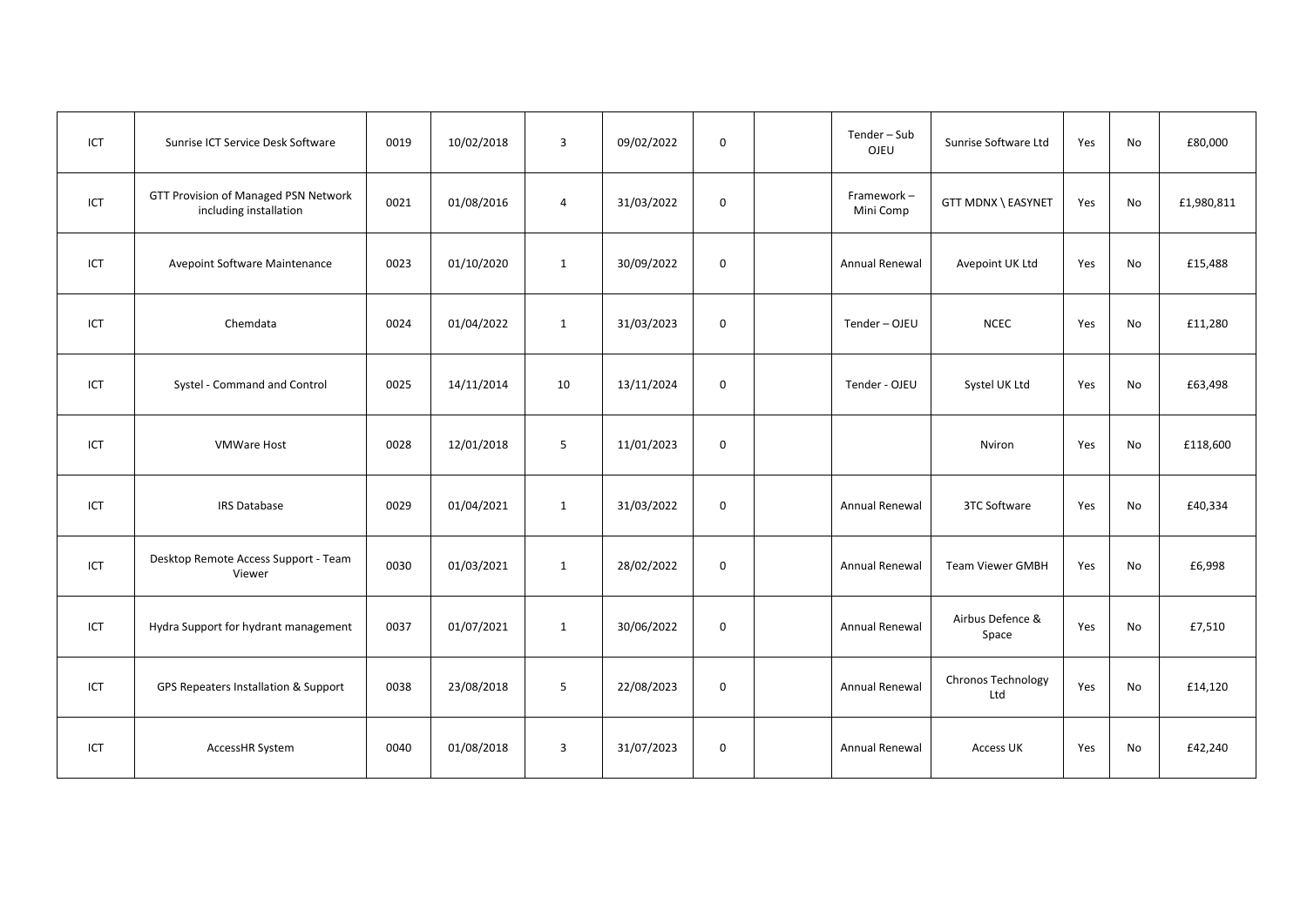| ICT | Gartan - Rostering System                                 | 0041 | 15/08/2021 | $\overline{2}$ | 14/08/2023 | $\mathbf 0$ | Annual Renewal         | Gartan Technologies<br>Ltd               | Yes | No  | £47,500  |
|-----|-----------------------------------------------------------|------|------------|----------------|------------|-------------|------------------------|------------------------------------------|-----|-----|----------|
| ICT | Gartan - Azure Hosting                                    | 0041 | 15/08/2021 | $\overline{2}$ | 14/08/2023 | $\mathbf 0$ | <b>Annual Renewal</b>  | <b>Gartan Technologies</b><br>Ltd        | No  | No  | £13,578  |
| ICT | Mosiac Licence                                            | 0042 | 31/01/2021 | $\mathbf{1}$   | 30/01/2022 | $\mathbf 0$ | Annual Renewal         | Experian Ltd                             | Yes | No  | £9,724   |
| ICT | <b>Trend Micro Deep Security</b>                          | 0046 | 05/11/2019 | $\mathbf{1}$   | 26/11/2022 | $\mathsf 0$ | Annual Renewal         | Softcat PLC                              | Yes | No  | £6,706   |
| ICT | Red Kite EMOCS                                            | 0047 | 01/08/2019 | $\mathbf{1}$   | 31/07/2020 | $\mathbf 0$ | Annual Renewal         | Performance<br><b>Monitoring Systems</b> | Yes | No  | £7,000   |
| ICT | Vehicle Telematics - Emergency Services<br>Premium Plus - | 0048 | 01/04/2018 | $\overline{3}$ | 14/12/2020 | $\mathbf 0$ | RFQ - Multiple         | Airmax Remote                            | Yes | No  | £129,600 |
| ICT | Airwave SAN H and GBN connection                          | 0049 | 01/01/2021 | $\mathbf{1}$   | 31/12/2021 | $\mathbf 0$ | Framework-<br>Call Off | Airwave Solutions Ltd                    | Yes | No  | £37,980  |
| ICT | Telephones - Mobile Network & Call<br>Charges             | 0052 | 23/01/2020 | $\overline{3}$ | 22/01/2023 | $\mathbf 0$ | Framework-<br>Call Off | Virgin Business Media                    | No  | No  | £56,000  |
| ICT | <b>Property Management Software</b>                       | 0054 | 01/10/2020 | $\mathbf{1}$   | 30/09/2021 | 0           | RFQ - Multiple         | Soter Management<br>Systems Ltd          | Yes | No. | £5,000   |
| ICT | Barbour Index - Software Support - Fire<br>Protection     | 0057 | 01/06/2020 | $\mathbf{1}$   | 31/05/2021 | $\mathbf 0$ | Annual Renewal         | UBM UK                                   | No  | No  | £8,931   |
| ICT | e-Learning Management System - Annual<br>License          | 0058 | 01/11/2021 | $\mathbf{1}$   | 31/10/2022 | $\mathsf 0$ | Annual Renewal         | Virtual College                          | Yes | No  | £11,400  |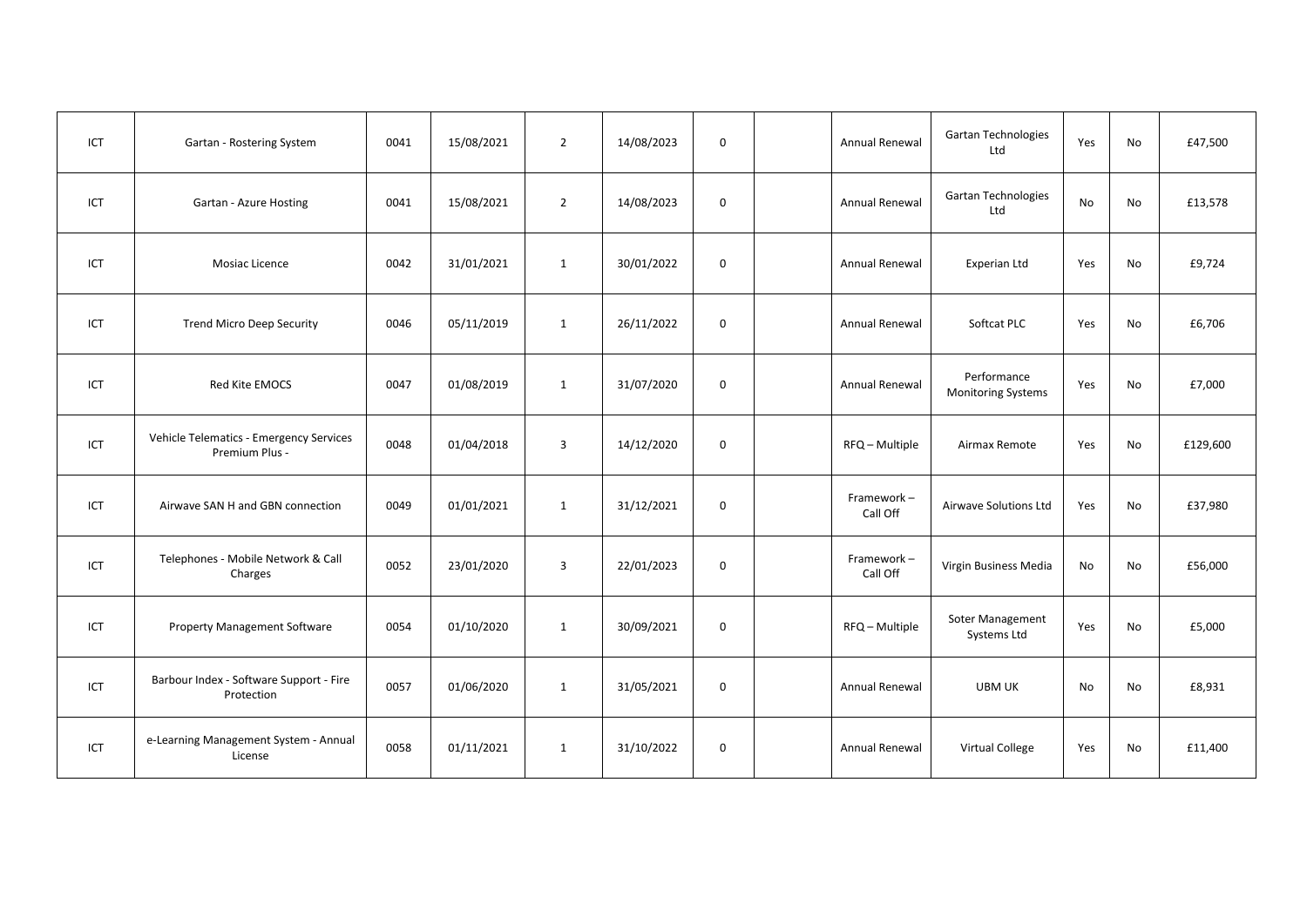| ICT | Managed Print Services + Photocopier<br>Charges               | 0060 | 01/10/2015 | 5              | 30/09/2020 | $\mathsf 0$ | Framework-<br>Call Off | Arena Business                        | No  | No | £73,150.00 |
|-----|---------------------------------------------------------------|------|------------|----------------|------------|-------------|------------------------|---------------------------------------|-----|----|------------|
| ICT | Tranman - Fleet Management System -<br>Support & Mtce         | 0063 | 01/02/2021 | 1              | 31/01/2022 | 0           | Annual Renewal         | Civica UK Ltd                         | No  | No | £7,950     |
| ICT | Tranman - Fleet Management System -<br>Upgrade                | 0064 | 01/04/2019 | 5              | 30/03/2024 | $\mathbf 0$ | Framework-<br>Call Off | Civica UK Ltd                         | No  | No | £95,000    |
| ICT | <b>Checkpoint Firewalls</b>                                   | 0067 | 17/06/2019 | 1              | 29/04/2022 | $\mathbf 0$ | <b>Annual Renewal</b>  | <b>Bytes Security</b><br>Partnerships | Yes | No | £42,371    |
| ICT | Dell DMZ servers 5 Year Support                               | 0069 | 01/05/2019 | 5              | 30/04/2024 | $\mathbf 0$ | RFQ - Multiple         | Nviron                                | Yes | No | £80,000    |
| ICT | e-Delta (Procurement Tendering System)                        | 0072 | 22/10/2020 | 6              | 21/10/2026 | $\mathbf 0$ | Waiver                 | <b>BIP Solutions</b>                  | Yes | No | £9,000     |
| ICT | Solar winds suite                                             | 0076 | 28/03/2019 | 3              | 28/03/2024 | 0           | Annual Renewal         | Phoenix Software Ltd                  | No  | No | £24,442    |
| ICT | DocAve Supp & Maintenance (Sharepoint<br>backups & Reporting) | 0078 | 01/10/2020 | 1              | 30/09/2021 | $\mathbf 0$ | Annual Renewal         | Avepoint UK Ltd                       | No  | No | £15,488    |
| ICT | Content Manager for SharePoint                                | 0080 | 01/12/2018 | $\overline{2}$ | 30/09/2021 | $\mathbf 0$ | <b>Annual Renewal</b>  | Avepoint UK Ltd                       | No  | No | £8,358     |
| ICT | <b>Enhanced ICT Reactive and Proactive</b><br>Support         | 0082 | 01/01/2021 | $\overline{2}$ | 31/12/2022 | $\mathbf 0$ | Annual Renewal         | Phoenix Software Ltd                  | Yes | No | £46,550    |
| ICT | SDC Internet                                                  | 0083 | 29/11/2019 | $\overline{3}$ | 28/11/2022 | $\mathsf 0$ | RFQ - Multiple         |                                       | Yes | No | £14,976    |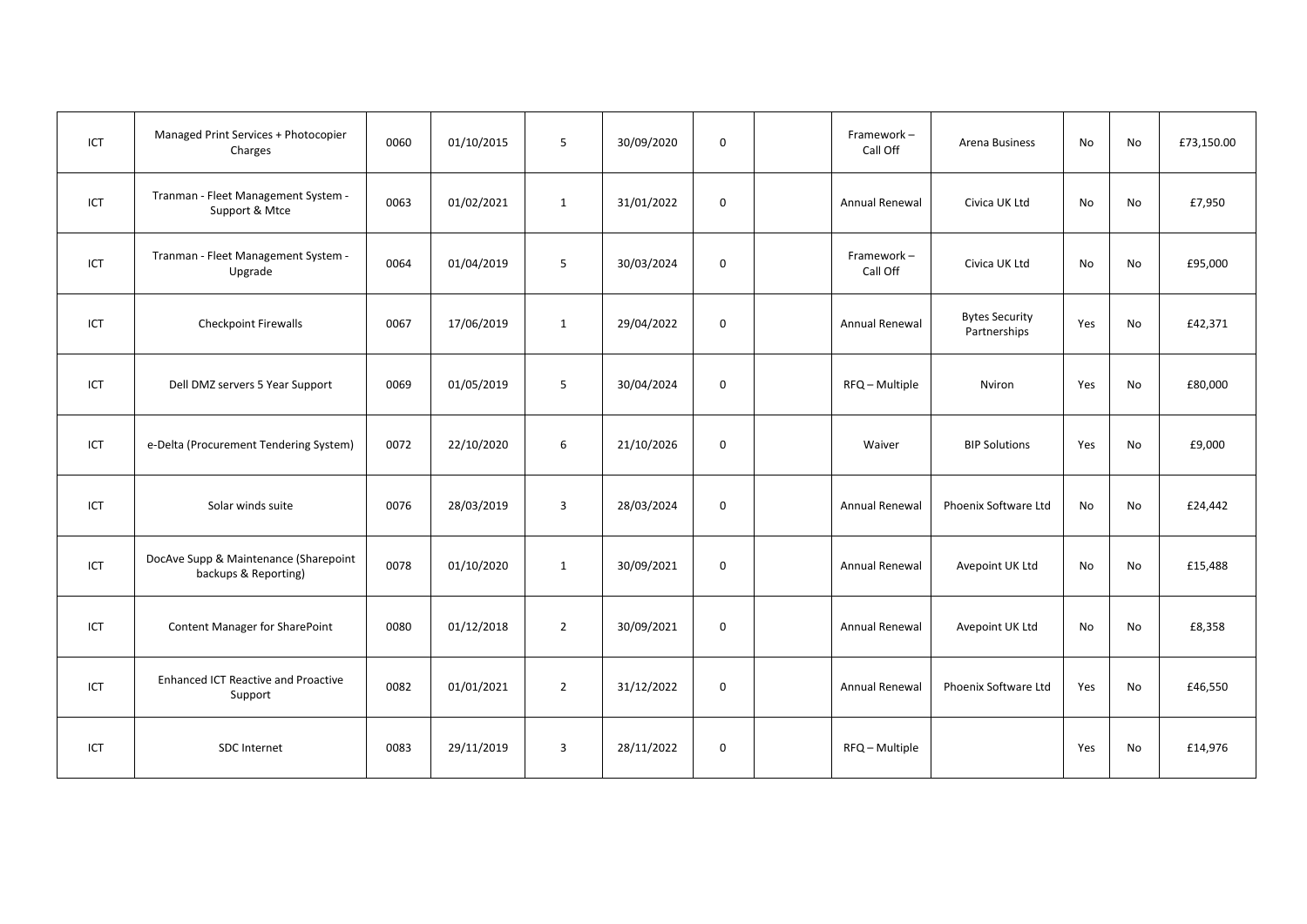| ICT | RedKIte EMS                              | 0084 | 01/10/2019 | 1              | 30/09/2020 | $\mathsf 0$    | Annual Renewal          | Performance<br><b>Monitoring Systems</b> | Yes | No | £5,512   |
|-----|------------------------------------------|------|------------|----------------|------------|----------------|-------------------------|------------------------------------------|-----|----|----------|
| ICT | XVR Simulation - Command Training        | 0085 | 03/02/2020 | 1              | 02/02/2021 | $\mathsf{o}$   | Annual Renewal          | <b>XVR Simulation</b>                    | Yes | No | £13,000  |
| ICT | Tenable.io Licenses                      | 0086 | 25/02/2020 | 1              | 23/02/2022 | $\mathbf 0$    | Annual Renewal          | CDW                                      | No  | No | £5,176   |
| ICT | Forcepoint                               | 0087 | 14/02/2020 | $\overline{3}$ | 13/02/2023 | $\mathbf 0$    | RFQ - Multiple          | <b>Bytes</b>                             | Yes | No | £49,370  |
| ICT | VolP                                     | 0088 | 31/03/2020 | $\overline{7}$ | 30/03/2027 | $\overline{2}$ | Framework-<br>Mini Comp | Maintel Ltd                              | No  | No | £632,730 |
| ICT | Microsoft Licensing                      | 0090 | 01/04/2020 | 3              | 31/03/2023 | $\mathbf{1}$   | RFQ - Multiple          | Phoenix Software Ltd                     | No  | No | £685,969 |
| ICT | Digital and Data Strategy                | 0091 | 26/06/2020 | 1              | 25/6/2021  | $\mathbf 0$    | RFQ - Multiple          |                                          |     |    | £10,000  |
| ICT | Nintex Workflow License                  | 0092 | 29/03/2020 | 1              | 28/03/2022 | 1              | Annual Renewal          | Synergi                                  | No  | No | £9,478   |
| ICT | Multimedia Matrix store and software     | 0095 | 30/04/2020 | 5              | 30/04/2025 | $\mathsf{o}$   | Tender-OJEU             | Jigsaw24                                 | No  | No | £165,125 |
| ICT | Arcserve appliances and platinum support | 0096 | 28/04/2020 | 5              | 27/04/2025 | $\mathbf 0$    | Framework-<br>Call Off  | Cristie                                  | No  | No | £94,127  |
| ICT | Nimbel HF40 Storage                      | 0098 | 01/12/2020 | 5              | 30/11/2025 | $\overline{2}$ | Tender                  | NG-IT                                    | No  | No | £175,872 |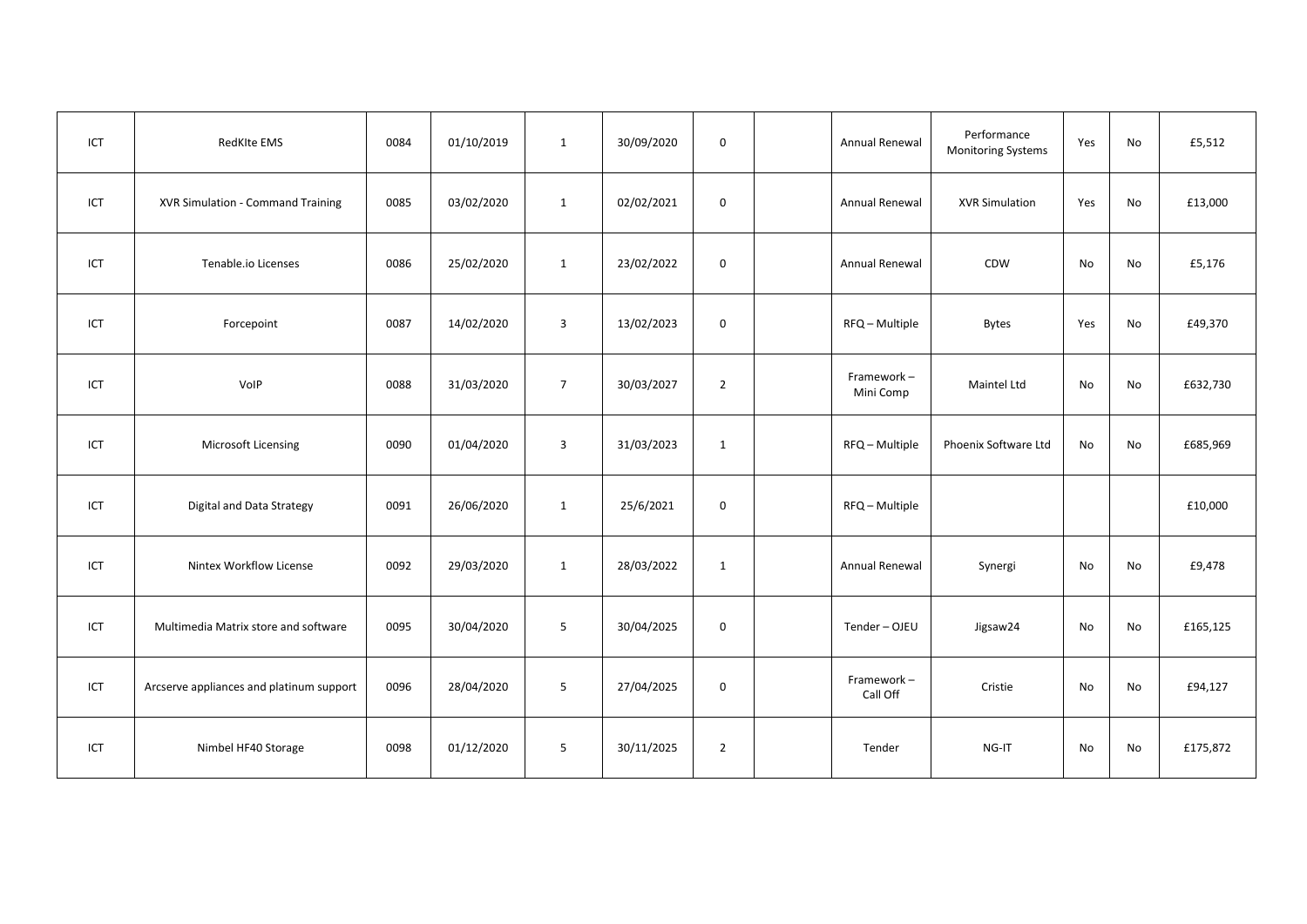| ICT | Vmware support - production hosts                           | 0101 | 28/03/2019 | 1              | 30/03/2022 | $\mathbf 0$ | RFQ - Multiple             | Phoenix Software Ltd                    | No  | No | £22,432  |
|-----|-------------------------------------------------------------|------|------------|----------------|------------|-------------|----------------------------|-----------------------------------------|-----|----|----------|
| ICT | TextHelp Read&Write Site Licence                            | 0106 | 13/07/2020 | 1              | 12/07/2021 | 1           | <b>Annual Renewal</b>      | TextHelp                                |     |    | £6,500   |
| ICT | MindGenius 20 Site Licence                                  | 0107 | 09/07/2020 | 1              | 08/07/2021 | 1           | Annual Renewal             | MindGenius                              |     |    | £6,000   |
| ICT | Crash Recovery Software                                     | 0111 | 10/03/2021 | 1              | 09/03/2022 | 1           | Annual Renewal             | <b>MODITECH RESCUE</b><br>SOLUTIONS B.V |     |    | £23,120  |
| ICT | Station Training Room AV Refresh                            | 0113 |            | $\mathbf{1}$   |            |             | Framework-<br>Call Off     |                                         |     |    | £207,000 |
| ICT | MS Dynamics Development & Technical<br>Support - Prevention | 0011 | 28/03/2021 | $\overline{2}$ | 27/03/2022 | $\mathbf 0$ | <b>Annual Renewal</b>      | One Advanced                            | Yes | No | £5,101   |
| ICT | <b>SharePoint Online</b>                                    | 0115 | 01/09/2021 | $\mathbf{1}$   |            | 0           | Tender - Sub<br><b>FTS</b> | Risual                                  | Yes | No | £117,250 |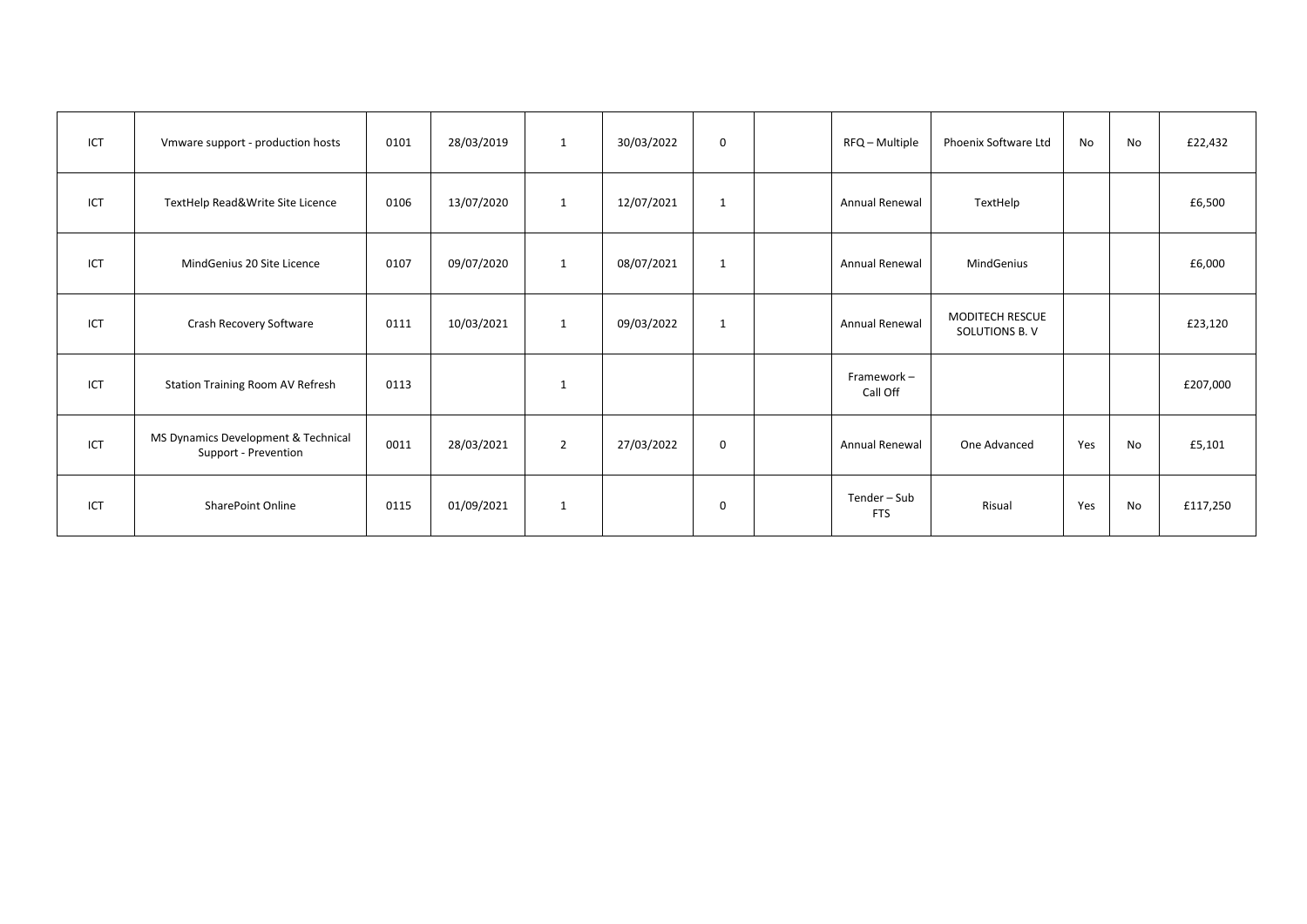| <b>CLOTHING (INCLUDING PPE)</b> |                                         |                                  |                                 |                            |                               |                          |                              |                                      |                         |      |       |                                 |  |
|---------------------------------|-----------------------------------------|----------------------------------|---------------------------------|----------------------------|-------------------------------|--------------------------|------------------------------|--------------------------------------|-------------------------|------|-------|---------------------------------|--|
| LEVEL 1<br><b>CATEGORY</b>      | <b>TITLE</b>                            | <b>Contract</b><br><b>Ref No</b> | <b>CONTRACT</b><br><b>START</b> | <b>DURATION</b><br>(YEARS) | <b>CONTRACT</b><br><u>END</u> | <b>OPTION</b><br>(YEARS) | <b>EXTENDED</b><br><u>TO</u> | <b>PROCUREMENT</b><br><b>PROCESS</b> | <b>SUPPLIER</b>         | SME? | VCSE? | <b>CONTRACT</b><br><b>VALUE</b> |  |
| Clothing<br>(inc PPE)           | Supply of Shoes & Boots                 | 3000                             | 01/04/2014                      | 3                          | 30/11/2020                    | $\overline{2}$           |                              | RFQ - Multiple                       | Goliath Footwear Ltd    | Yes  | No    | £50,000                         |  |
| Clothing<br>(inc PPE)           | Supply of Shirts & T Shirts             | 3001                             | 01/04/2017                      | $\overline{2}$             | 31/07/2019                    | 0                        |                              | Framework - Call<br>Off              | Wm Sugden & Sons<br>Ltd | Yes  | No    | £22,500                         |  |
| Clothing<br>(inc PPE)           | Supply of Cargo Trousers                | 3002                             | 01/04/2018                      | 3                          | 31/03/2021                    | $\mathbf 0$              |                              | RFQ - Multiple                       | M I Supplies Ltd        | Yes  | No    | £22,000                         |  |
| Clothing<br>(inc PPE)           | Supply of Fire tunics and over trousers | 3003                             | 07/01/2013                      | $\overline{7}$             | 06/01/2020                    | 0                        |                              | Framework-<br>Mini Comp              | Bristol                 | No   | No    | £500,000                        |  |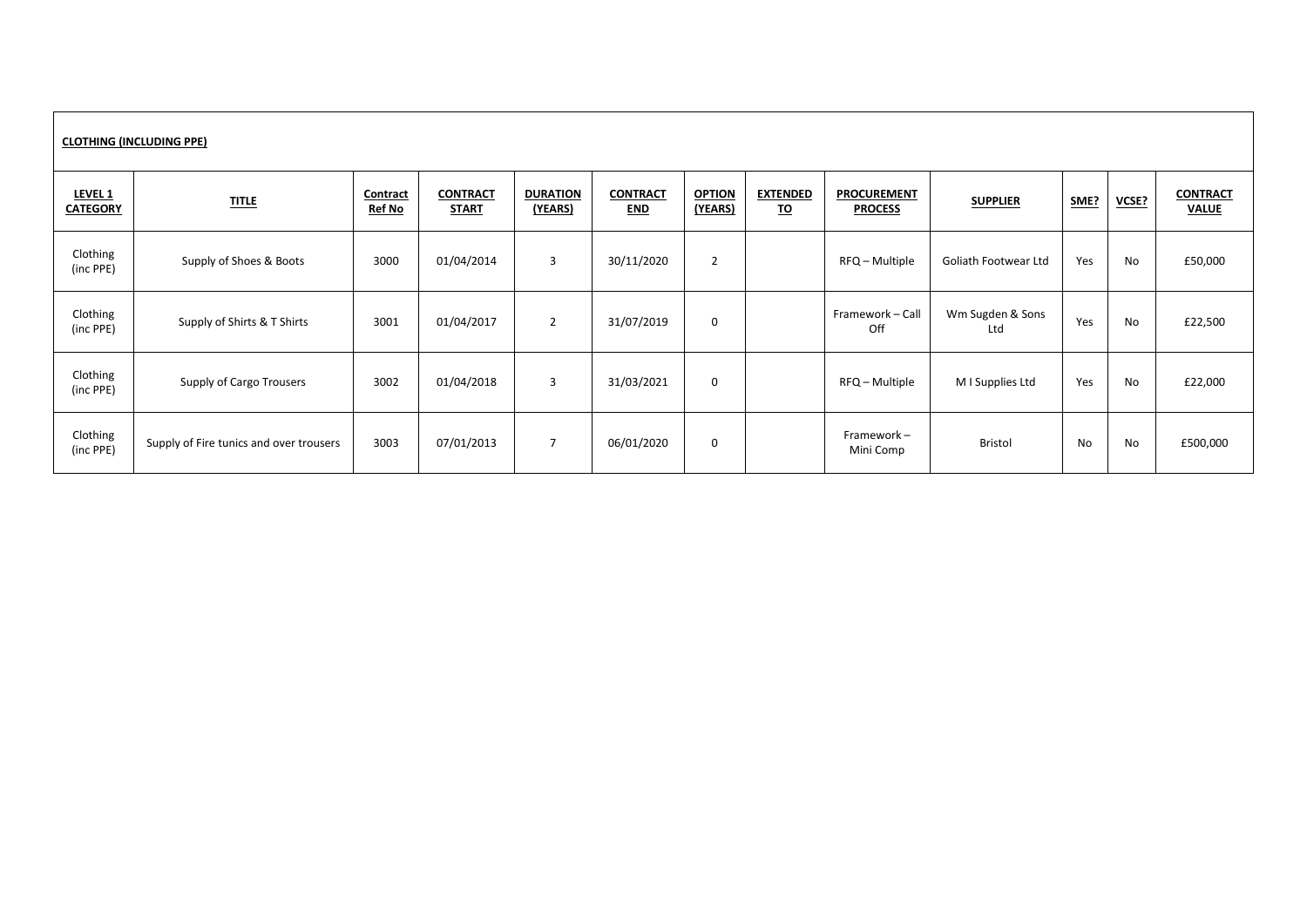| <b>WYFRS PROFESSIONAL SERVICES</b>    |                                                            |                           |                                 |                            |                               |                          |                       |                                      |                                  |      |       |                                 |
|---------------------------------------|------------------------------------------------------------|---------------------------|---------------------------------|----------------------------|-------------------------------|--------------------------|-----------------------|--------------------------------------|----------------------------------|------|-------|---------------------------------|
| LEVEL <sub>1</sub><br><b>CATEGORY</b> | <b>TITLE</b>                                               | Contract<br><b>Ref No</b> | <b>CONTRACT</b><br><b>START</b> | <b>DURATION</b><br>(YEARS) | <b>CONTRACT</b><br><b>END</b> | <b>OPTION</b><br>(YEARS) | <b>EXTENDED</b><br>TO | <b>PROCUREMENT</b><br><b>PROCESS</b> | <b>SUPPLIER</b>                  | SME? | VCSE? | <b>CONTRACT</b><br><b>VALUE</b> |
| Professional<br>Services              | <b>Basic Teaching</b>                                      |                           | 01/04/2019                      | $\mathbf{1}$               | 31/03/2020                    | $\mathbf 0$              |                       | RFQ - Multiple                       | Wakefield College                | Yes  | No    | £18,240                         |
| Professional<br>Services              | Apprenticeship in Leadership &<br>Supervision              |                           | 26/04/2018                      | $\overline{\mathbf{3}}$    | 31/03/2021                    | $\mathsf 0$              |                       | RFQ - Multiple                       | Encompass                        | Yes  | No    | £150,000                        |
| Professional<br>Services              | Certificate in Line Management -<br>Coaching & Development |                           | 01/04/2018                      | 1                          | 31/03/2019                    | 0                        |                       | RFQ - Multiple                       | West Yorkshire Police            | Yes  | No    | £10,000                         |
| Professional<br>Services              | IQA Award                                                  |                           | 01/04/2019                      | 1                          | 31/03/2020                    | $\mathbf 0$              |                       | RFQ - Multiple                       | Kirklees College                 | Yes  | No    | £6,000                          |
| Professional<br>Services              | SFJ Registration/Certification and<br>Audits               |                           | 01/04/2019                      | 1                          | 31/03/2020                    | $\mathbf 0$              |                       | RFQ - Multiple                       | Skills for Justice               | Yes  | No    | £8,055                          |
| Professional<br>Services              | <b>IFE Examinations</b>                                    |                           | 01/04/2019                      | $\mathbf{1}$               | 31/03/2020                    | $\mathbf 0$              |                       | RFQ - Multiple                       | Institution of Fire<br>Engineers | Yes  | No    | £11,000                         |
| Professional<br>Services              | Promoting a Positive Environment                           |                           | 01/04/2017                      | $\mathbf{1}$               | 31/03/2018                    | $\mathbf 0$              |                       | RFQ - Multiple                       | Syndap                           | Yes  | No    | £7,200                          |
| Professional<br>Services              | Assessing Competence Qualification                         |                           | 01/04/2019                      | $\mathbf{1}$               | 31/03/2020                    | $\mathbf 0$              |                       | RFQ - Multiple                       | Leeds City College               | Yes  | No    | £32,000                         |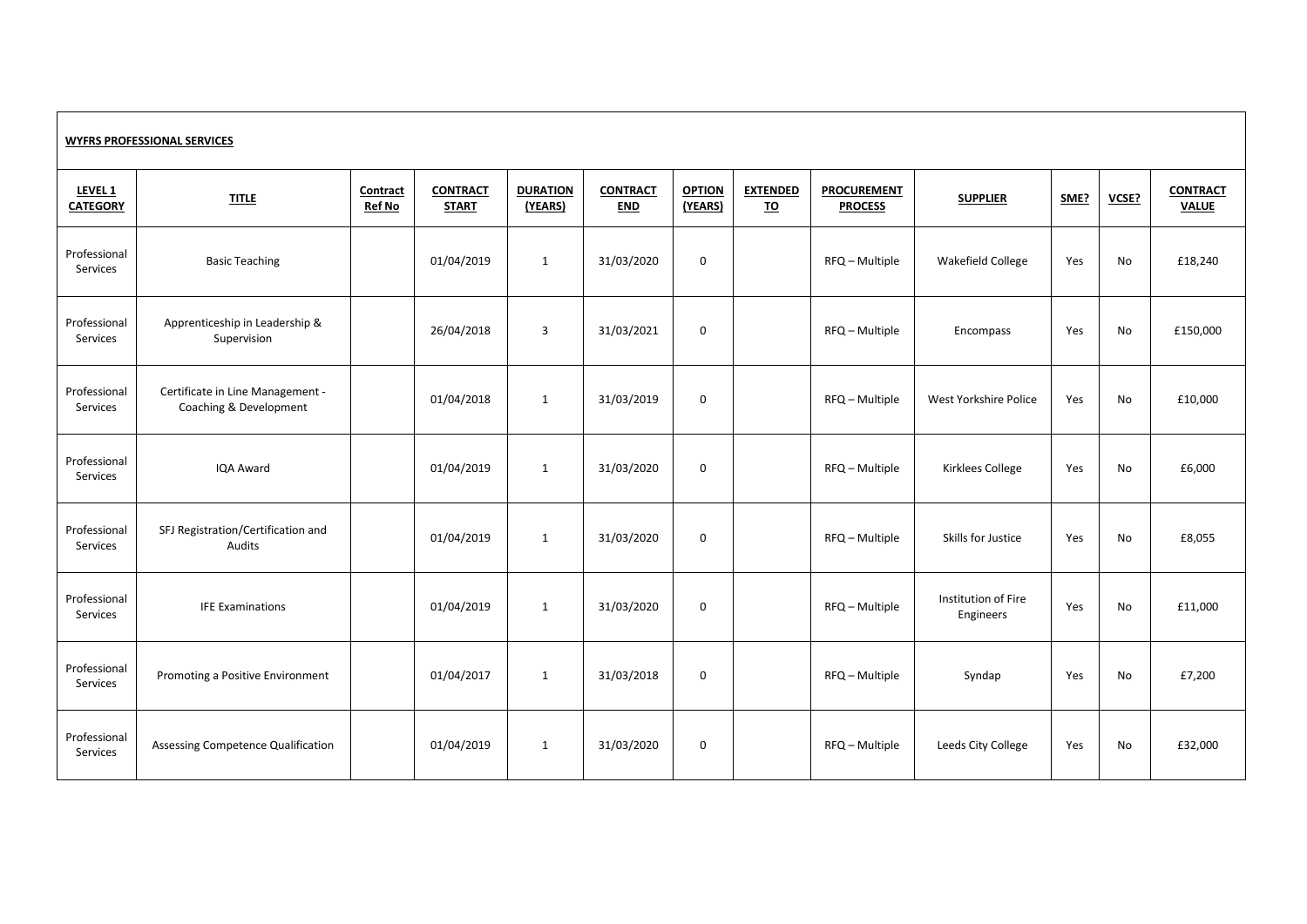| Professional<br>Services | Driving Centre Instructor                                  |      |            | $\mathbf{1}$   |            | $\mathbf 0$    |            | RFQ - Multiple          | <b>Bill Plant</b>    | Yes | No | £34,816    |
|--------------------------|------------------------------------------------------------|------|------------|----------------|------------|----------------|------------|-------------------------|----------------------|-----|----|------------|
| Professional<br>Services | Ladder Mtce & Testing                                      |      |            | 1              |            | 0              |            | RFQ - Multiple          | Supply Plus Ltd      | Yes | No | £5,000     |
| Professional<br>Services | <b>Watch Fitness Advisor Training</b>                      |      | 01/04/2017 | $\overline{3}$ | 31/03/2020 | 0              |            | RFQ - Multiple          | Primal Health Ltd    | Yes | No | £15,000    |
| Professional<br>Services | GM L3 Advanced Commander Course                            |      | 01/04/2017 | 1              | 31/03/2018 | $\mathbf 0$    |            | RFQ - Multiple          | Fire Service College | Yes | No | £8,500     |
| Professional<br>Services | Meridian Course                                            |      | 01/04/2017 | 1              | 31/03/2018 | 0              |            | RFQ - Multiple          | Common Purpose       | Yes | No | £12,500    |
| Professional<br>Services | Insurance - Combined Public &<br><b>Employer Liability</b> | 5010 | 01/04/2021 | $\mathbf{1}$   | 31/03/2022 | $\mathbf{1}$   | 31/03/2023 | RFQ - Multiple          | QBE via RMP          | No  | No | £608,720   |
| Professional<br>Services | Insurance - Motor                                          | 5010 | 01/04/2020 | 5              | 31/03/2025 | $\overline{2}$ |            | Framework-<br>Mini Comp | <b>Edison Motor</b>  | No  | No | £1,028,375 |
| Professional<br>Services | Insurance - Officials Indemnity                            | 5010 | 01/04/2021 | $\mathbf{1}$   | 31/03/2022 | $\mathbf 0$    |            | RFQ - Multiple          | QBE via RMP          | No  | No | £7,706     |
| Professional<br>Services | Insurance - Employer Excess Liability                      | 5010 | 01/04/2021 | $\mathbf{1}$   | 31/03/2022 | 0              |            | RFQ - Multiple          | AIG/Zurich           | No  | No | £11,200    |
| Professional<br>Services | Insurance - Property & Contract Work                       | 5010 | 01/04/2021 | 1              | 31/03/2022 | $\mathbf{1}$   | 31/03/2023 | RFQ - Multiple          | Protector            | No  | No | £71,600    |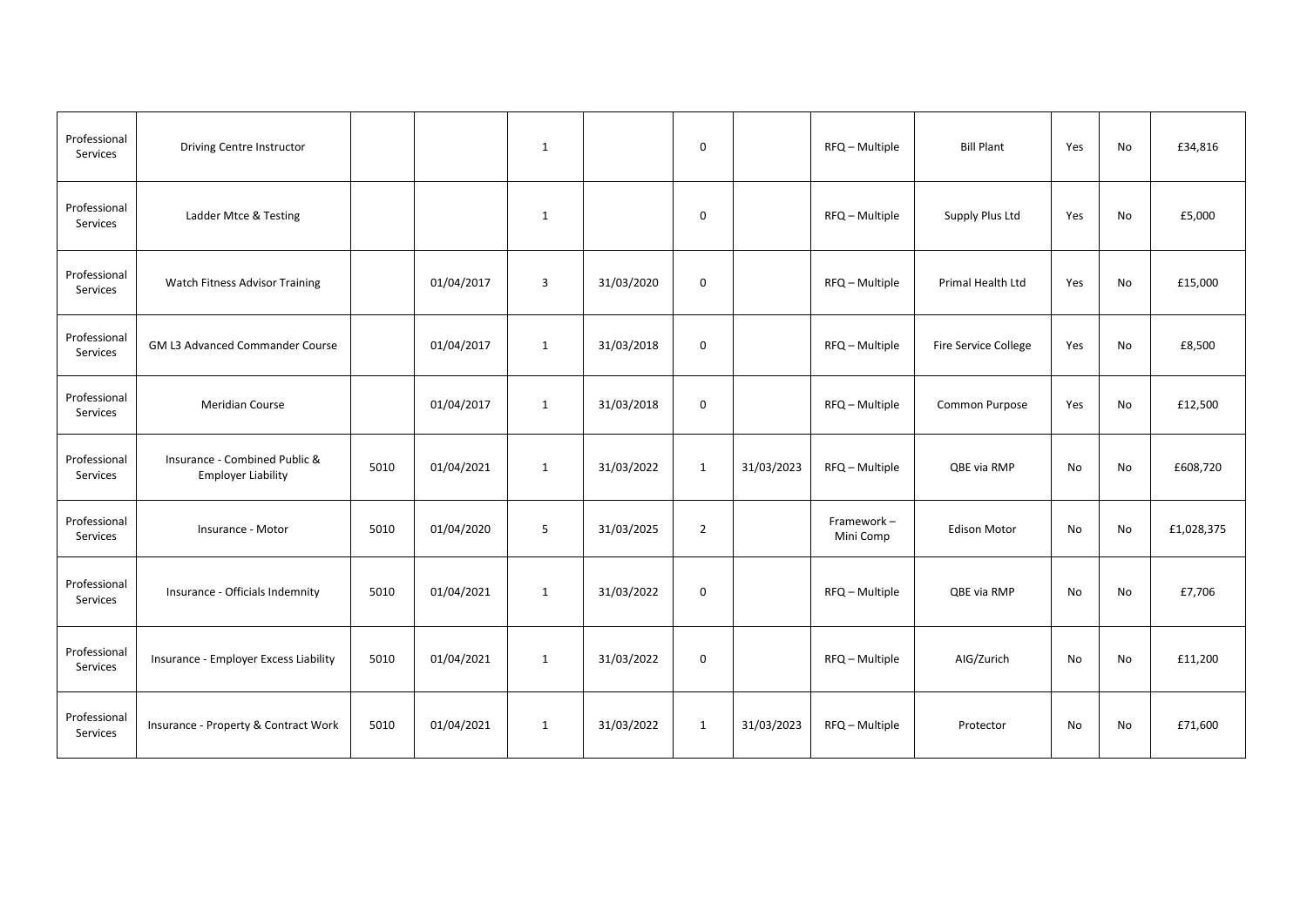| Professional<br>Services | Insurance - Engineering Inspection       | 5010 | 01/04/2021 | 3                       | 31/03/2022 | $\mathbf{1}$   |            | RFQ - Multiple | Zurich Municipal                 | No  | <b>No</b> | £240,000 |
|--------------------------|------------------------------------------|------|------------|-------------------------|------------|----------------|------------|----------------|----------------------------------|-----|-----------|----------|
| Professional<br>Services | Insurance - Personal Accident & Travel   | 5010 | 01/04/2021 | $\mathbf{1}$            | 31/03/2022 | 1              | 31/03/2023 | RFQ - Multiple | Maven                            | No  | No        | £17,370  |
| Professional<br>Services | Insurance - Terrorism                    | 5010 | 01/04/2021 | $\mathbf{1}$            | 31/03/2022 | $\mathbf{1}$   | 31/03/2023 | RFQ - Multiple | Axis via Bowring                 | No  | No        | £8,310   |
| Professional<br>Services | Insurance - Aviation                     | 5010 | 01/04/2021 | 1                       | 31/03/2022 | $\mathbf{1}$   | 31/03/2023 | RFQ - Multiple | Marsh                            | No  | No        | £6,500   |
| Professional<br>Services | Pension Fund - Administration            |      | 01/04/2019 | $\mathbf{1}$            | 31/03/2020 | $\mathsf 0$    |            | Annual Renewal | West Yorkshire Pension<br>Fund   | No  | No        | £75,000  |
| Professional<br>Services | Software Programming &<br>Administration |      | 01/04/2018 | 1                       | 31/03/2019 | 0              |            | RFQ - Single   | QA Ltd                           | Yes | No        | £15,000  |
| Professional<br>Services | Workshop Modules & MBTI<br>Assessments   | 5001 | 12/07/2019 | $\overline{2}$          | 31/03/2020 | $\mathbf 0$    |            | RFQ - Multiple | <b>IODA</b>                      | Yes | <b>No</b> | £59,600  |
| Professional<br>Services | <b>Shared Support Services Agreement</b> |      | 01/04/2019 | 1                       | 31/03/2020 | 0              |            | RFQ - Single   | Kirklees Metropolitan<br>Council | No  | No        | £450,000 |
| Professional<br>Services | Employee Assistance Programme            | 5000 | 01/10/2019 | $\overline{\mathbf{3}}$ | 30/09/2022 | $\overline{2}$ |            | RFQ - Multiple | <b>AXA Healthcare</b>            | Yes | No        | £30,000  |
| Professional<br>Services | Gym Equipment Service Contract           | 5002 | 01/03/2020 | $\overline{2}$          | 28/02/2023 | $\mathbf{1}$   |            | RFQ - Multiple | Physique fitness                 | Yes |           | £6,720   |
| Professional<br>Services | <b>Control Function Review</b>           | 5003 | 16/10/2020 | $\mathbf 0$             | 25/01/2021 |                |            | RFQ - Multiple | <b>Tanic Ltd</b>                 | Yes | No        | £49,000  |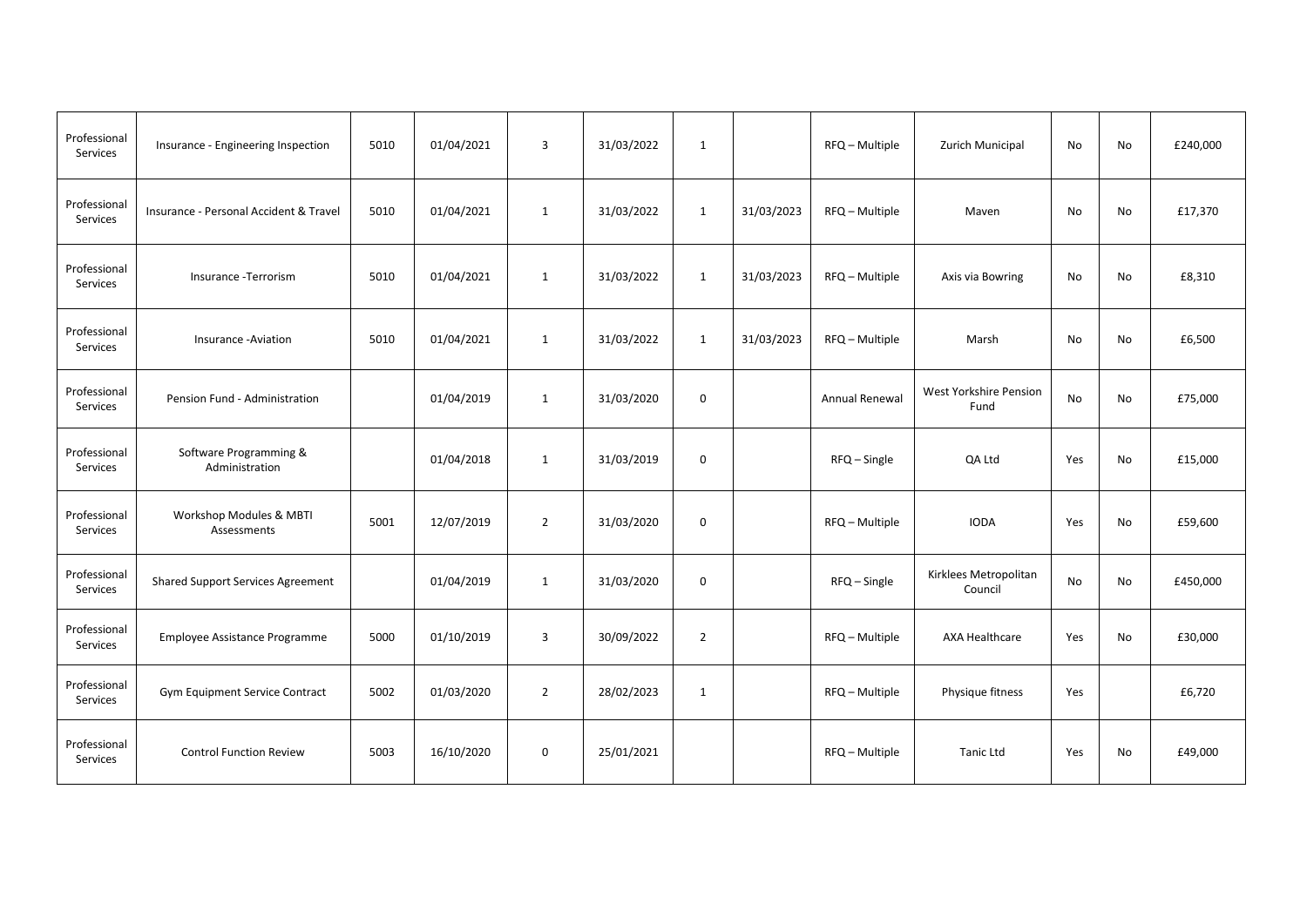| Professional<br>Services | <b>NCRQ Contract</b>                                                 | 5008(A) | 01/09/2020 | 3              | 31/08/2023 | 1            |            | Waiver                | <b>NCRQ</b>                                  | Yes       | No        | £41,000 |
|--------------------------|----------------------------------------------------------------------|---------|------------|----------------|------------|--------------|------------|-----------------------|----------------------------------------------|-----------|-----------|---------|
| Professional<br>Services | Medical Records System Contract                                      | 5011    | 01/12/2020 | 6              | 30/11/2027 | 1            |            | Tender - Sub<br>OJEU  | Civica UK Ltd                                | Yes       | No        | £53,457 |
| Professional<br>Services | <b>Optical Services</b>                                              | 5013    | 07/07/2021 | 3              | 31/03/2025 | $\mathbf{1}$ |            | RFQ - Multiple        | Openshaw & Norville                          | Yes       |           | £21,000 |
| Professional<br>Services | <b>OPEX - Purchasing Software Support</b>                            | 5014    | 01/04/2020 | $\mathbf{1}$   | 31/03/2022 | $\mathbf{1}$ |            | <b>Annual Renewal</b> | Datatecnix Ltd                               | Yes       | <b>No</b> | £20,554 |
| Professional<br>Services | PMU Review Implementation                                            | 5015    | 01/12/2020 | 1              | 30/09/2021 | $\mathbf{1}$ |            | RFQ - Multiple        | Michael<br>WoodManagement<br>Consultancy Ltd | Yes       | No        | £60,000 |
| Professional<br>Services | <b>Treasury Management Consultancy</b>                               | 5016    | 12/07/2021 | 3              | 31/03/2024 | 3            | 31/03/2027 | Tender - FTS          | <b>Link Treasury Services</b><br>Ltd         | <b>No</b> | No        | £49,500 |
| Professional<br>Services | Board Member Development<br>Programme                                | 5018    | 01/06/2021 | 1              | 31/05/2022 |              |            | RFQ - Multiple        | Masterclass                                  | Yes       |           | £23,500 |
| Professional<br>Services | <b>UKRO E-Learning Package</b>                                       | 5019    | 01/06/2021 | $\overline{4}$ | 31/05/2025 |              |            | Waiver                | <b>UKRO</b> (United Kingdom<br>Rescue Org)   | Yes       | Yes       | £27,840 |
| Professional<br>Services | <b>ProHealth Analytics Diagnostics</b><br><b>Management Software</b> |         | 02/08/2021 | $\overline{2}$ | 02/08/2023 |              |            | Waiver                | <b>ProHealth Diagnostics</b><br>Ltd          |           |           | £6,000  |

| <b>WYFRS GENERAL SERVICES</b>     |              |                           |                                 |                            |                               |                          |                              |                                      |                 |      |       |                                 |
|-----------------------------------|--------------|---------------------------|---------------------------------|----------------------------|-------------------------------|--------------------------|------------------------------|--------------------------------------|-----------------|------|-------|---------------------------------|
| <b>LEVEL 1</b><br><b>CATEGORY</b> | <b>TITLE</b> | Contract<br><b>Ref No</b> | <b>CONTRACT</b><br><b>START</b> | <b>DURATION</b><br>(YEARS) | <b>CONTRACT</b><br><b>END</b> | <b>OPTION</b><br>(YEARS) | <b>EXTENDED</b><br><u>TO</u> | <b>PROCUREMENT</b><br><b>PROCESS</b> | <b>SUPPLIER</b> | SME? | VCSE? | <b>CONTRACT</b><br><b>VALUE</b> |